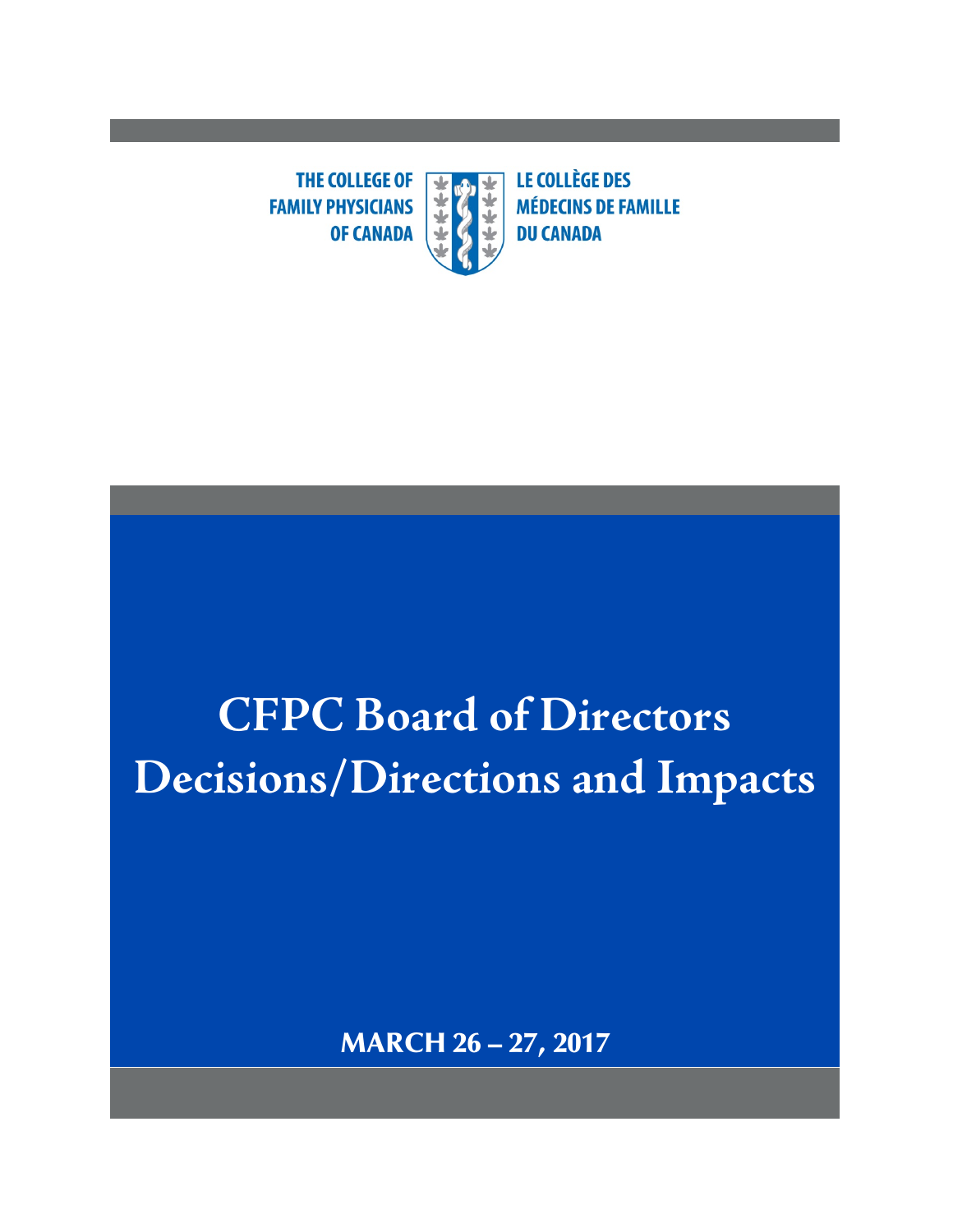## STRATEGIC THEME 1: **PRODUCING FAMILY DOCTORS WHO MEET SOCIETAL NEEDS THROUGH A COMMITMENT TO CONTINUING COMPREHENSIVE CARE**

## *Certificates of Added Competence (CACs)*

The Board held an extensive discussion about an application process proposal for new [CACs](http://www.cfpc.ca/CAC/) in other domains of care. The Board wants to ensure a better integration of family physicians' responsibilities for continuity and comprehensiveness of care through the awarding of CACs. This integration is viewed as essential for moving forward successfully with this initiative. The Board determined that the current application process proposal did not address this crucial issue in a sufficiently robust fashion, and therefore was not ready for approval. It will discuss this topic further in June.

#### *Section of Residents Council*

The [Section of Residents](http://www.cfpc.ca/SectionofResidents/) Council (SoR Council) is the governing body of the Section of Residents (SoR). It is a national standing committee of the CFPC Board, composed of R1 and R2 representatives from each family medicine program. The SoR Council shapes the national perspective of family medicine education and training in Canada from the resident perspective.

The SoR Council's Terms of Reference clarifies roles and responsibilities, proposes to introduce a larger Executive to better divide the responsibilities, and differentiates between the SoR and the SoR Council.

#### SECTION OF RESIDENTS COUNCIL

**THAT** the revised Section of Residents Council Terms of Reference be approved to reflect clarity of roles and responsibilities, introduce a larger Executive to better divide the labour, clarify the difference between the section and the council.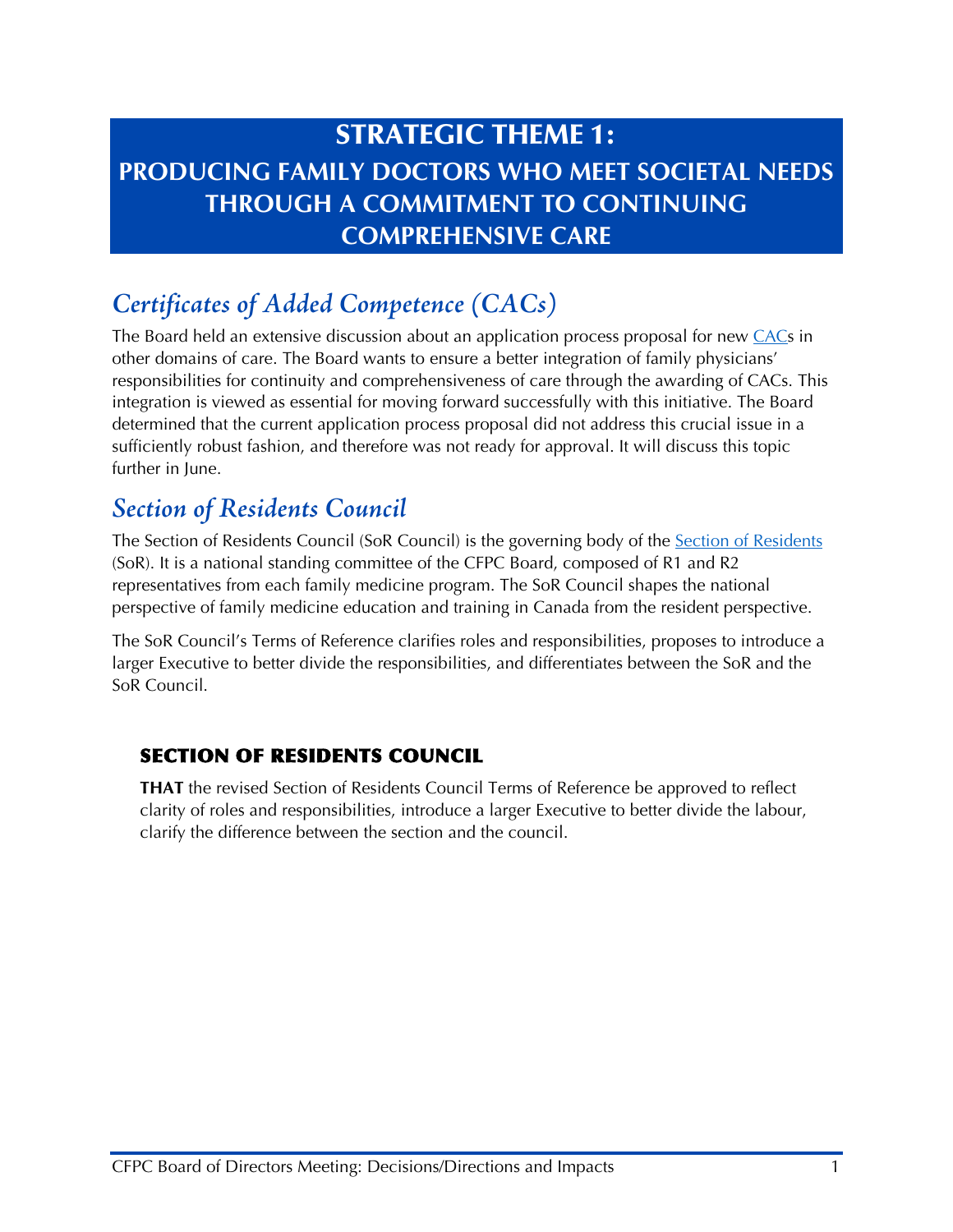## STRATEGIC THEME 5: **BECOMING THE PROFESSIONAL ORGANIZATION THAT ASSISTS MEMBERS IN THEIR EVERYDAY PRACTICE**

# *Continuing Professional Development: Funding for the Practising Wisely program*

**Practising Wisely: Reducing Unnecessary Testing and Treatment** is a CPD curriculum that incorporates peer discussion and active learning, involving carefully selected online clinical tools and resources. The program is closely linked to the message behind the Choosing Wisely Canada campaign, and is aimed at enhancing physician knowledge of appropriate imaging, screening, and prescribing, as well as providing up-to-date approaches to preventive care. This began as a program with the Ontario College of Family Physicians, and the CFPC is supporting all 10 Chapters to help expand this program across the country.

#### CPD PROGRAM DEVELOPMENT RESERVE

**THAT** the Board approve transfer of \$65,000 from the restricted CPD program development reserve in the 2016–17 fiscal year and \$65,000 in the 2017–18 fiscal year for Practising Wisely.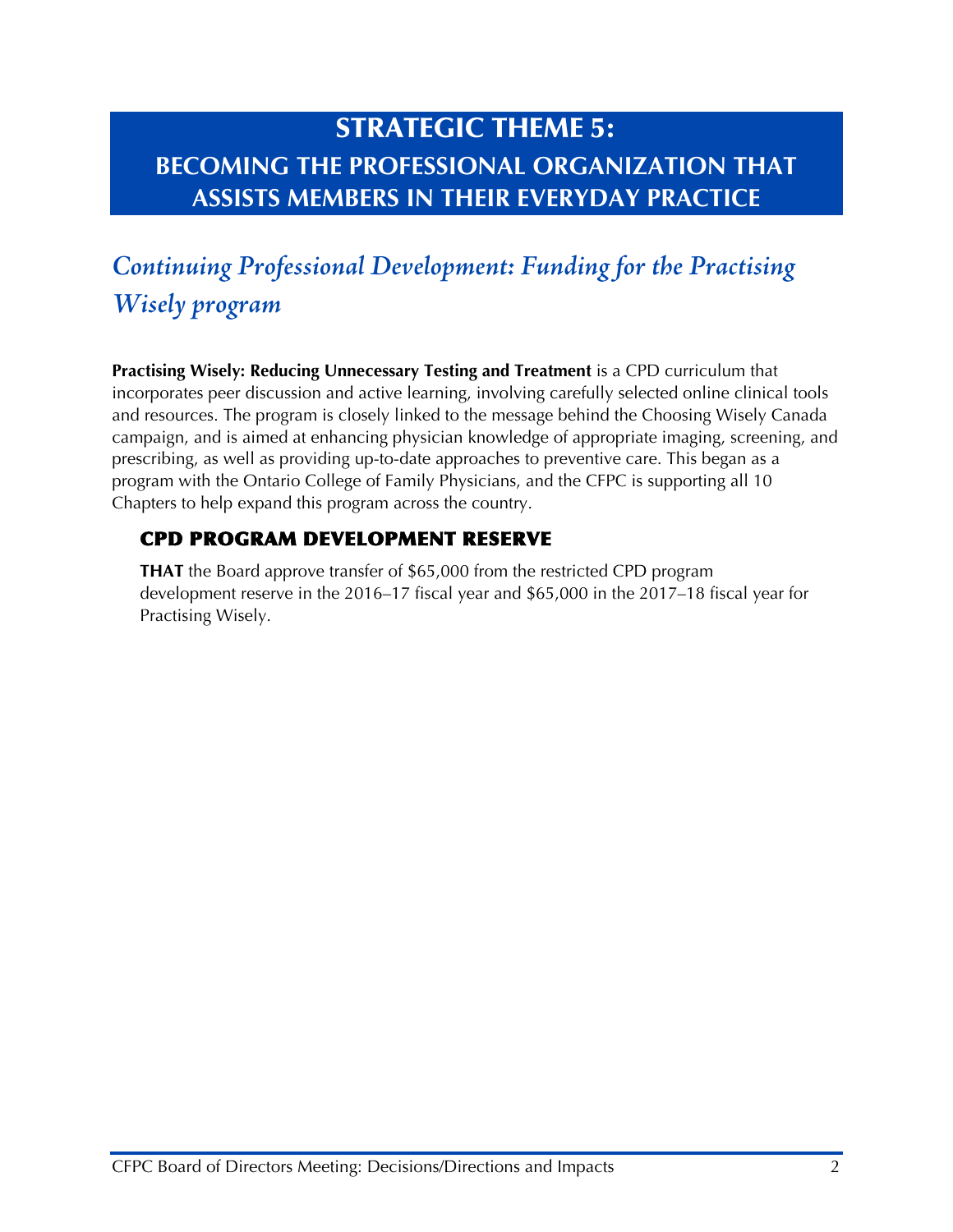## STRATEGIC THEME 6: **SEIZING ALL OPPORTUNITIES TO BUILD CAPACITY IN FAMILY MEDICINE RESEARCH**

### *Section of Researchers—Changes to the committee chair term*

To support best practices for CFPC leadership volunteer roles, [Section of Researchers](http://www.cfpc.ca/SectionofResearchers/)[1](#page-3-0) (SOR) term lengths will be reduced to two years for the Chair, and one year for the Past Chair. The Chair Elect term will remain at one year. These changes will ensure that the committee roles attract members.

#### AMENDMENT TO THE TERMS OF REFERENCE FOR THE SECTION OF RESEARCHERS (SOR) REGARDING THE DURATION OF THE SOR CHAIR AND PAST-CHAIR TERM

**THAT** the board approve changing the length of the SOR Chair's term from:

• 1 year as Chair Elect, 3 years as Chair and 2 years as Past-Chair (1+3+2 years)

To:

• 1 year as Chair Elect, 2 years as Chair and 1 year as Past chair (1+2+1 years).

**FURTHER THAT** this occur within 2017.

<span id="page-3-0"></span><sup>1</sup> Please note the difference between SoR, which is the Section of Residents, and SOR, which is the Section of Researchers. The initialisms are differentiated by a lower case "o" and upper case "O."